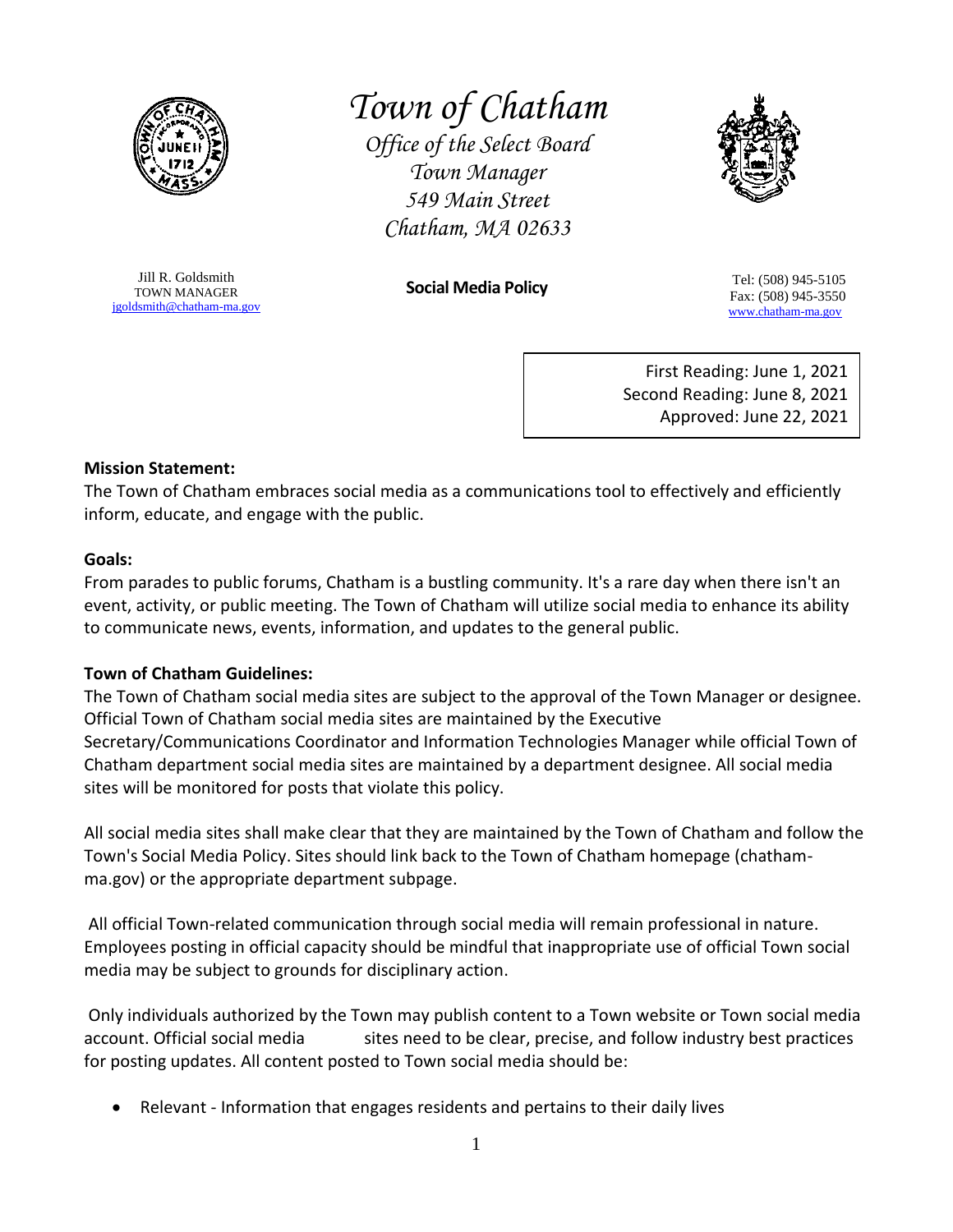- Timely Pertains to deadlines, upcoming events, or current news
- Actionable Prompts residents to take action

The Town reserves the right to restrict or remove any content that is deemed in violation of this Social Media Policy. Comments and postings not relative to official Town business may be removed at the discretion of the Town of Chatham. Authorized employees representing the Town of Chatham via the Town's social media sites must conduct themselves at all times as a representative of the Town in accordance with all Town policies. Published content that will not be permitted include:

- Confidential Information
- Copyrighted material without permission
- Profane, racist, sexist, threatening or derogatory content or comments
- Partisan political views
- Commercial endorsement views
- Comments not related to the original topic

## **Guidelines for the Public Posting to the Town Social Media Sites:**

Those who post on the Town's social pages must adhere to the following guidelines.

- Comments and wall posts must be clean and inoffensive.
- Comments and submissions must be topically related to the particular posting being commented upon.
- No content that promotes discrimination on the basis of race, creed, color, religion, age, gender, sexual orientation, or national origin.
- No graphic, obscene, explicit, violent or pornographic content and/or language.
- No solicitations or advertisements, promotions, or endorsements of commercial services, products, organizations or companies.
- No defamatory or personal attacks or threats.
- No details about an ongoing investigation or legal or administrative proceeding that could prejudice the processes or could interfere with an individual's rights will be deleted from this page.
- No comments, photos or videos that suggest or encourage illegal activity.
- No documents or photos of any kind should be posted on the site.
- No comments that support or oppose political candidates or ballot propositions.
- You participate at your own risk, taking personal responsibility for your comments, your username and any information provided.

The Town of Chatham reserves the right to deny access to the Town of Chatham social media sites for any individual who violates the Town's Social Media Policy. Posts will be removed if they violate the guidelines and the person posting the comment will be blocked or banned from the social media site at the Town's discretion.

## **Moderation of Third-Party Content:**

The Town does not necessarily endorse, support, sanction, encourage, verify or agree with Third Party comments, messages, posts, opinions, advertisements, videos, promoted content, external hyperlinks,